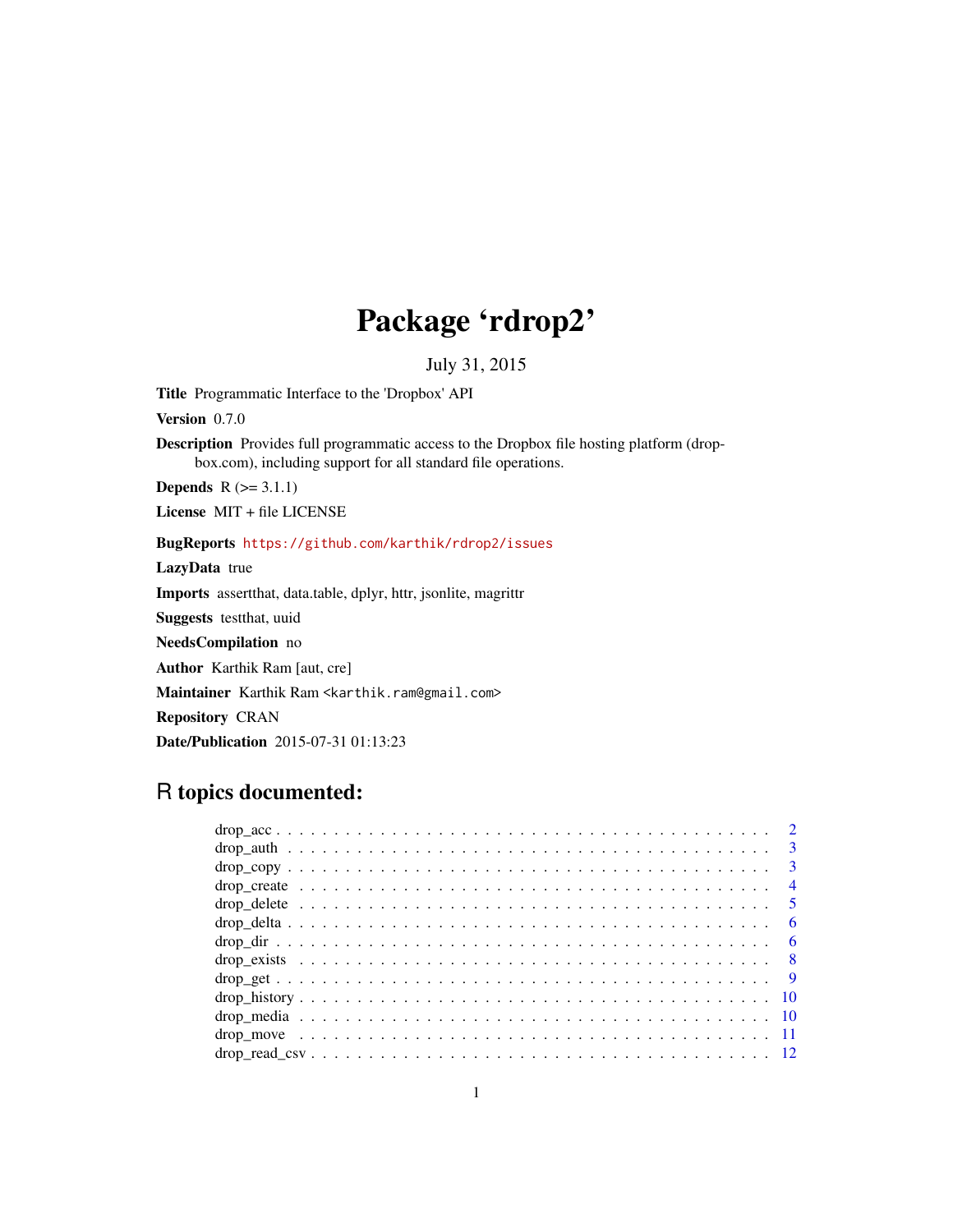#### <span id="page-1-0"></span>2 drop\_acc

| Index |  |
|-------|--|
|       |  |
|       |  |
|       |  |
|       |  |

drop\_acc *Dropbox account information*

# Description

Retrieves information about the user's account. Returns the following fields: referral\_link, display\_name, uid, locale, email\_verified, quota\_info.datastores, quota\_info.shared, quota\_info.quota, quota\_info.normal, is\_paired, country, name\_details.familiar\_name, name\_details.surname, name\_details.given\_name, email

#### Usage

```
drop_acc(dtoken = get_dropbox_token(), verbose = FALSE)
```
#### Arguments

| dtoken  | The Dropbox token generated by drop_auth. rdrop2 will try to automatically                                                                                              |
|---------|-------------------------------------------------------------------------------------------------------------------------------------------------------------------------|
|         | locate your local credential cache and use them. However, if the credentials                                                                                            |
|         | are not found, the function will initiate a new authentication request. You can<br>override this by pointing to a different location where your credentials are stored. |
| verbose | By default verbose output is FALSE. Set to TRUE if you need to troubleshoot any<br>output or grab additional parameters.                                                |

# Examples

```
## Not run:
drop_acc()
# Select name and UID
drop_acc() %>% select(uid, display_name, quota_info.normal)
## End(Not run)
```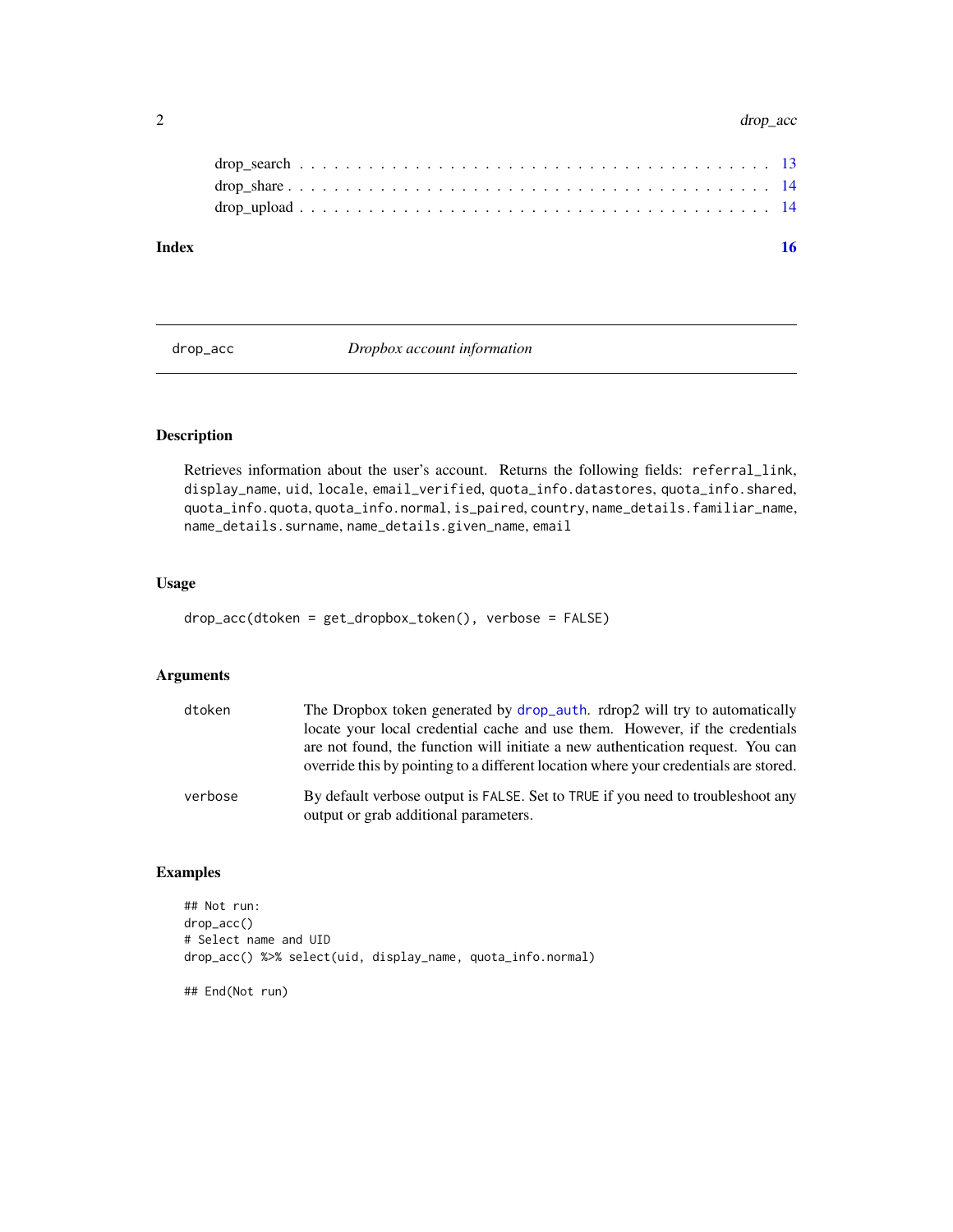<span id="page-2-1"></span><span id="page-2-0"></span>

This function authenticates you into Dropbox. The documentation for the [core Dropbox API](https://www.dropbox.com/developers/core/docs) provides more details including alternate methods if you desire to reimplement your own.

#### Usage

```
drop_auth(new_user = FALSE, key = "mmhfsybffdom42w",
  secret = "l8zeqqqgm1ne5z0", cache = TRUE)
```
#### Arguments

| new_user | Default is FALSE. Set to TRUE if you need to switch to a new user account or just<br>flush existing token.                                                                                                                                                                                                                                                                                                                  |
|----------|-----------------------------------------------------------------------------------------------------------------------------------------------------------------------------------------------------------------------------------------------------------------------------------------------------------------------------------------------------------------------------------------------------------------------------|
| key      | Your application key. rdrop2 already comes with a key/secret but you are wel-<br>come to swap out with our own. Since these keys are shipped with the package,<br>there is a small chance they could be voided if someone abuses the key. So if you<br>plan to use this in production, or for an internal tool, the recommended practice<br>is to create a new application on Dropbox and use those keys for your purposes. |
| secret   | Your application token. rdrop2 already comes with a key/secret but you are<br>welcome to swap out with our own.                                                                                                                                                                                                                                                                                                             |
| cache    | By default your credentials are locally cached in a file called .httr-oauth. Set<br>to FALSE if you need to authenticate separately each time.                                                                                                                                                                                                                                                                              |

#### Examples

```
## Not run:
drop_auth()
# If you want to overwrite an existing tokend and switch to a new user,
# set new_user to TRUE.
drop_auth(new_user = TRUE)
```
## End(Not run)

drop\_copy *Copies a file or folder to a new location.*

#### Description

Copies a file or folder to a new location.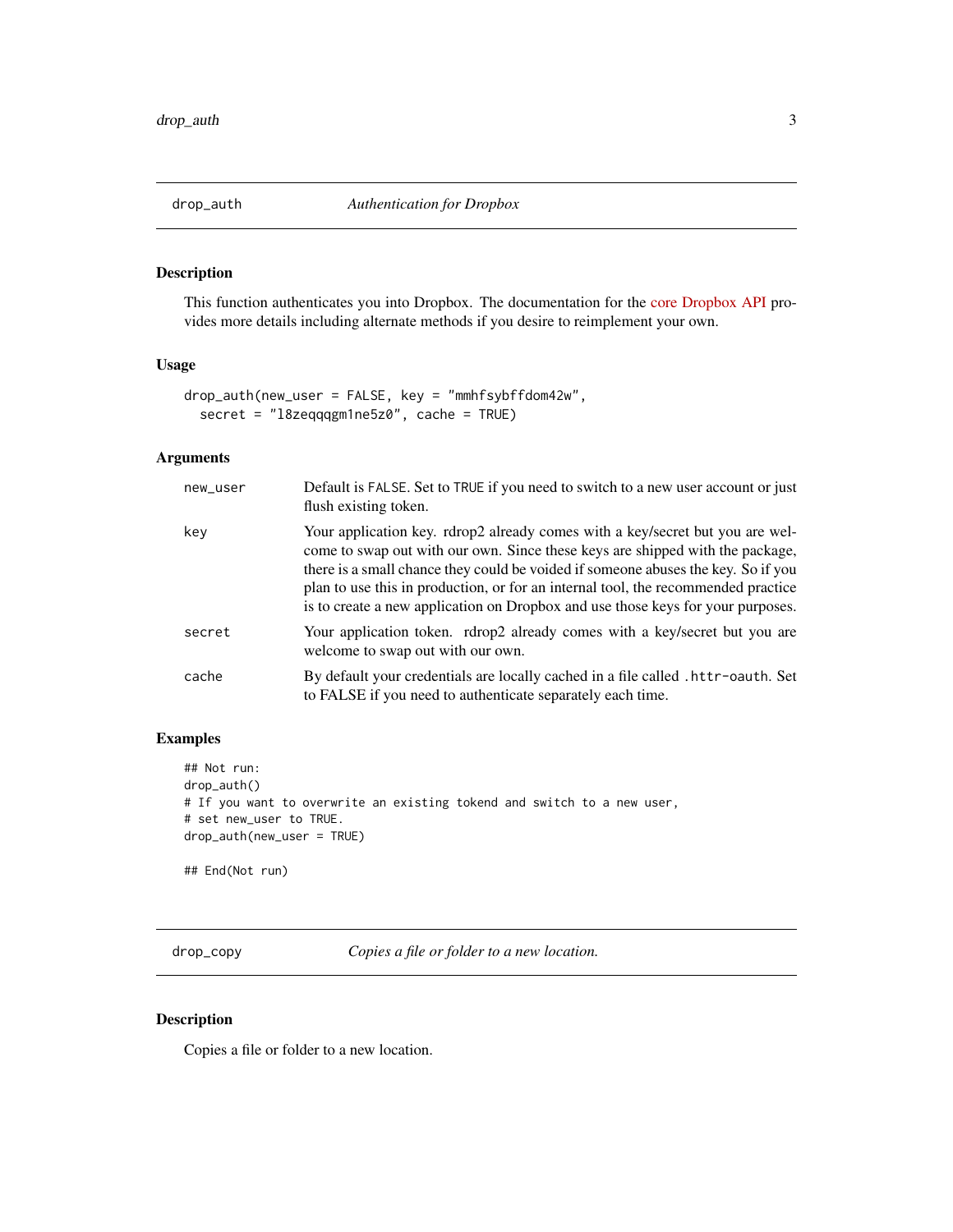#### <span id="page-3-0"></span>Usage

```
drop_copy(from_path = NULL, to_path = NULL, root = "auto",
 verbose = FALSE, dtoken = get_dropbox_token())
```
#### Arguments

| from_path | Source file or folder                                                                                                                                                                                                                                                                                                                 |
|-----------|---------------------------------------------------------------------------------------------------------------------------------------------------------------------------------------------------------------------------------------------------------------------------------------------------------------------------------------|
| to_path   | destination file or folder                                                                                                                                                                                                                                                                                                            |
| root      | This is required. The root relative to which path is specified. Valid values are<br>auto (recommended and also the default), sandbox, and dropbox.                                                                                                                                                                                    |
| verbose   | By default verbose output is FALSE. Set to TRUE if you need to troubleshoot any<br>output or grab additional parameters.                                                                                                                                                                                                              |
| dtoken    | The Dropbox token generated by drop_auth. rdrop2 will try to automatically<br>locate your local credential cache and use them. However, if the credentials<br>are not found, the function will initiate a new authentication request. You can<br>override this by pointing to a different location where your credentials are stored. |

#### Examples

```
## Not run:
write.csv(mtcars, file = "mt.csv")
drop_upload("mt.csv")
drop_create("drop_test2")
drop_copy("mt.csv", "drop_test2/mt2.csv")
```
## End(Not run)

drop\_create *Creates a folder on Dropbox*

#### Description

Returns a list containing the following fields: "size", "rev", "thumb\_exists", "bytes", "modified", "path", "is\_dir", "icon", "root", "revision"

#### Usage

```
drop\_create(path = NULL, root = "auto", verbose = FALSE,dtoken = get_dropbox_token())
```

| path | This is required The path to the new folder to create relative to root.          |
|------|----------------------------------------------------------------------------------|
| root | This is required. The root relative to which path is specified. Valid values are |
|      | auto (recommended and also the default), sandbox, and dropbox.                   |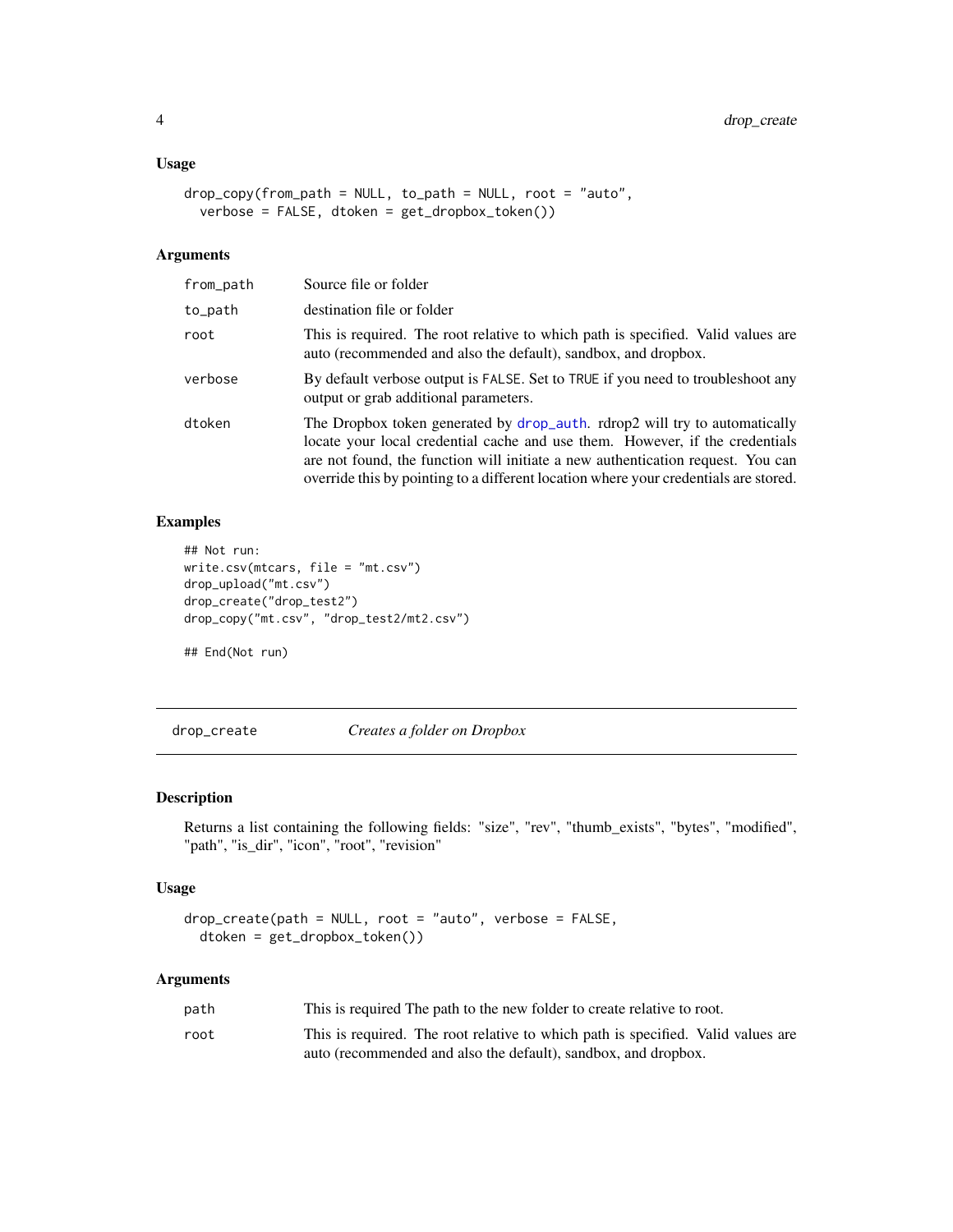# <span id="page-4-0"></span>drop\_delete 5

| verbose | By default verbose output is FALSE. Set to TRUE if you need to troubleshoot any<br>output or grab additional parameters.                                   |
|---------|------------------------------------------------------------------------------------------------------------------------------------------------------------|
| dtoken  | The Dropbox token generated by drop_auth. rdrop2 will try to automatically<br>locate your local credential cache and use them. However, if the credentials |
|         | are not found, the function will initiate a new authentication request. You can                                                                            |
|         | override this by pointing to a different location where your credentials are stored.                                                                       |

# Examples

```
## Not run:
drop_create(path = "foobar")
## End(Not run)
```
drop\_delete *Deletes a file or folder.*

# Description

Deletes a file or folder.

#### Usage

```
drop_delete(path = NULL, root = "auto", verbose = FALSE,
 dtoken = get_dropbox_token())
```

| path    | This is required The path to the new folder to create relative to root.                                                                                                                                                                                                                                                               |
|---------|---------------------------------------------------------------------------------------------------------------------------------------------------------------------------------------------------------------------------------------------------------------------------------------------------------------------------------------|
| root    | This is required. The root relative to which path is specified. Valid values are<br>auto (recommended and also the default), sandbox, and dropbox.                                                                                                                                                                                    |
| verbose | By default verbose output is FALSE. Set to TRUE if you need to troubleshoot any<br>output or grab additional parameters.                                                                                                                                                                                                              |
| dtoken  | The Dropbox token generated by drop_auth. rdrop2 will try to automatically<br>locate your local credential cache and use them. However, if the credentials<br>are not found, the function will initiate a new authentication request. You can<br>override this by pointing to a different location where your credentials are stored. |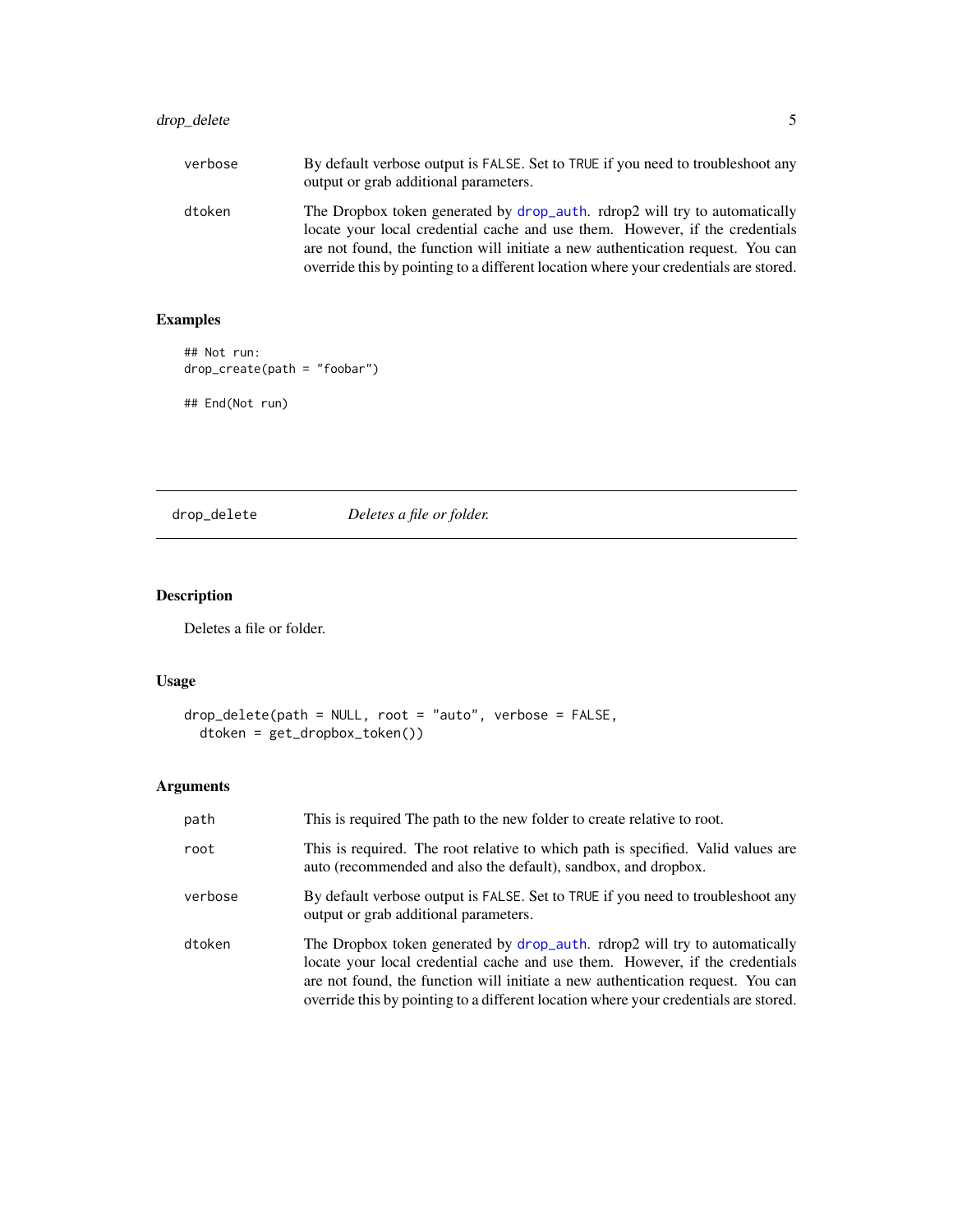<span id="page-5-0"></span>

Get a list of Deltas

# Usage

```
drop_delta(cursor = NULL, locale = NULL, path_prefix = NULL,
  include_media_info = NULL, dtoken = get_dropbox_token())
```
#### Arguments

| cursor             | The last cursor                                                                                                                                                                                                                                                                                                                       |
|--------------------|---------------------------------------------------------------------------------------------------------------------------------------------------------------------------------------------------------------------------------------------------------------------------------------------------------------------------------------|
| locale             | Dropbox uses the locale parameter to specify language settings of content re-<br>sponses. If your app supports any language other than English, insert the ap-<br>propriate IETF language tag. When a supported language is specified, Dropbox<br>will returned translated size and/or user_error fields (where applicable)           |
| path_prefix        | The path to subset                                                                                                                                                                                                                                                                                                                    |
| include_media_info |                                                                                                                                                                                                                                                                                                                                       |
|                    | Set to TRUE                                                                                                                                                                                                                                                                                                                           |
| dtoken             | The Dropbox token generated by drop_auth. rdrop2 will try to automatically<br>locate your local credential cache and use them. However, if the credentials<br>are not found, the function will initiate a new authentication request. You can<br>override this by pointing to a different location where your credentials are stored. |

# Examples

```
## Not run:
z <- drop_delta(path_prefix = "/Public")
# If no files have changed during this time, entries will be NULL
drop_delta(cursor = z$cursor, path_prefix = "/Public")
```
## End(Not run)

drop\_dir *drop\_dir*

#### Description

Retrieves file and folder metadata.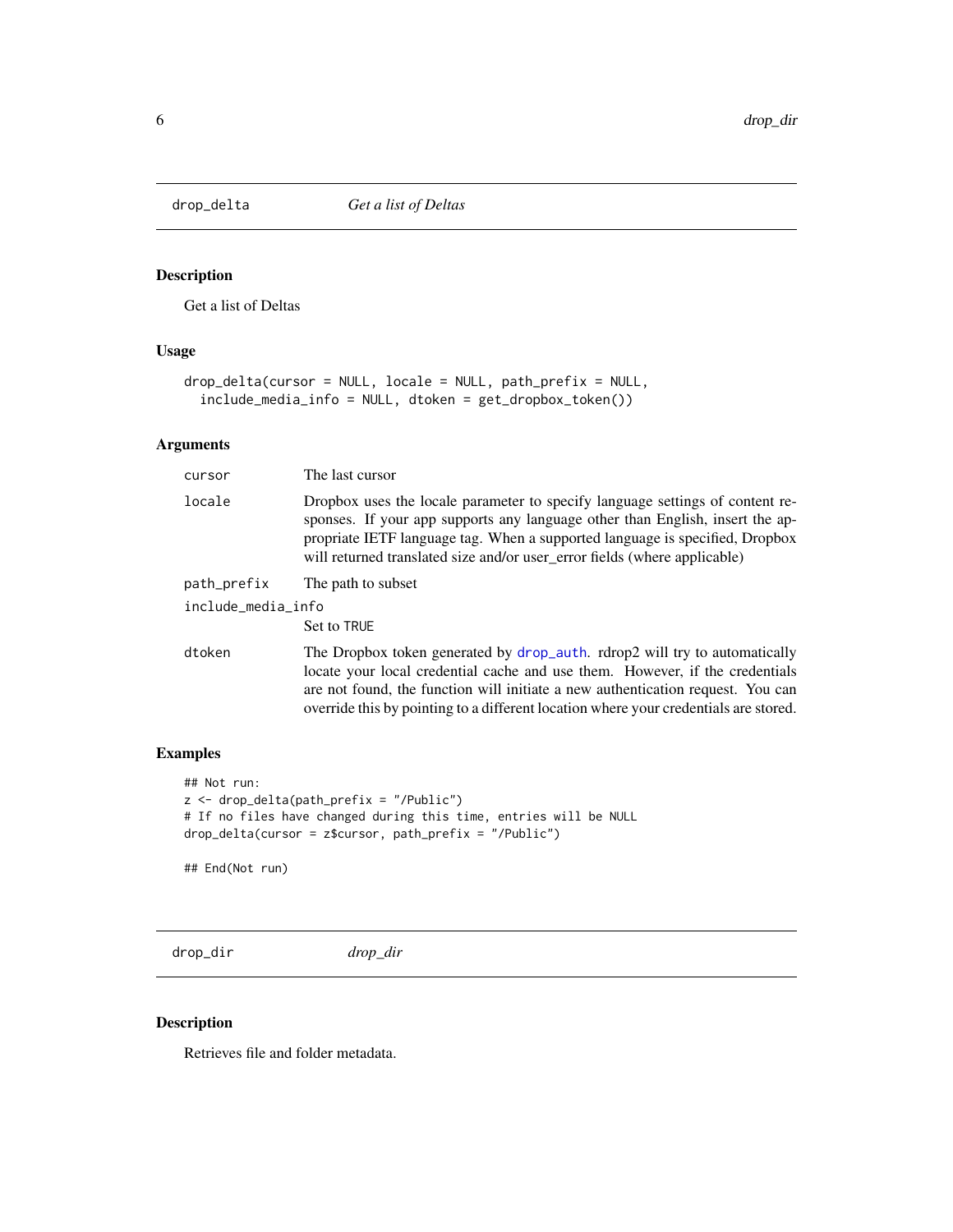#### drop\_dir 7 and 7 and 7 and 7 and 7 and 7 and 7 and 7 and 7 and 7 and 7 and 7 and 7 and 7 and 7 and 7 and 7 and 7 and 7 and 7 and 7 and 7 and 7 and 7 and 7 and 7 and 7 and 7 and 7 and 7 and 7 and 7 and 7 and 7 and 7 and 7 a

# Usage

```
drop_dir(path = NULL, file_limit = 10000, hash = NULL, list = TRUE,
  include_deleted = FALSE, rev = NULL, locale = NULL, n = 25,
  include_media_info = TRUE, include_membership = FALSE, verbose = FALSE,
 dtoken = get_dropbox_token())
```

| path               | This is required The path to the new folder to create relative to root.                                                                                                                                                                                                                                                                                                                                                                                                         |
|--------------------|---------------------------------------------------------------------------------------------------------------------------------------------------------------------------------------------------------------------------------------------------------------------------------------------------------------------------------------------------------------------------------------------------------------------------------------------------------------------------------|
| file_limit         | Default is 10000. (max is 25000). When listing a folder, the service won't<br>report listings containing more than the specified amount of files and will instead<br>respond with a 406 (Not Acceptable) status response.                                                                                                                                                                                                                                                       |
| hash               | Each call to /metadata on a folder will return a hash field, generated by hashing<br>all of the metadata contained in that response. On later calls to /metadata, you<br>should provide that value via this parameter so that if nothing has changed, the<br>response will be a 304 (Not Modified) status code instead of the full, poten-<br>tially very large, folder listing. This parameter is ignored if the specified path is<br>associated with a file or if list=false. |
| list               | The strings true and false are valid values. true is the default. If true, the folder's<br>metadata will include a contents field with a list of metadata entries for the<br>contents of the folder. If false, the contents field will be omitted.                                                                                                                                                                                                                              |
| include_deleted    |                                                                                                                                                                                                                                                                                                                                                                                                                                                                                 |
|                    | Only applicable when list is set. If this parameter is set to true, then contents<br>will include the metadata of deleted children. Note that the target of the metadata<br>call is always returned even when it has been deleted (with is_deleted set to true)<br>regardless of this flag.                                                                                                                                                                                     |
| rev                | If you include a particular revision number, then only the metadata for that revi-<br>sion will be returned.                                                                                                                                                                                                                                                                                                                                                                    |
| locale             | Dropbox uses the locale parameter to specify language settings of content re-<br>sponses. If your app supports any language other than English, insert the ap-<br>propriate IETF language tag. When a supported language is specified, Dropbox<br>will returned translated size and/or user_error fields (where applicable)                                                                                                                                                     |
| n                  | Number of entries to print. Default is 25                                                                                                                                                                                                                                                                                                                                                                                                                                       |
| include_media_info |                                                                                                                                                                                                                                                                                                                                                                                                                                                                                 |
|                    | If true, each file will include a photo_info dictionary for photos and a video_info<br>dictionary for videos with additional media info. If the data isn't available yet,<br>the string pending will be returned instead of a dictionary.                                                                                                                                                                                                                                       |
| include_membership |                                                                                                                                                                                                                                                                                                                                                                                                                                                                                 |
|                    | If true, metadata for a shared folder will include a list of members and a list of<br>groups.                                                                                                                                                                                                                                                                                                                                                                                   |
| verbose            | By default verbose output is FALSE. Set to TRUE if you need to troubleshoot any<br>output or grab additional parameters.                                                                                                                                                                                                                                                                                                                                                        |
| dtoken             | The Dropbox token generated by drop_auth. rdrop2 will try to automatically<br>locate your local credential cache and use them. However, if the credentials<br>are not found, the function will initiate a new authentication request. You can<br>override this by pointing to a different location where your credentials are stored.                                                                                                                                           |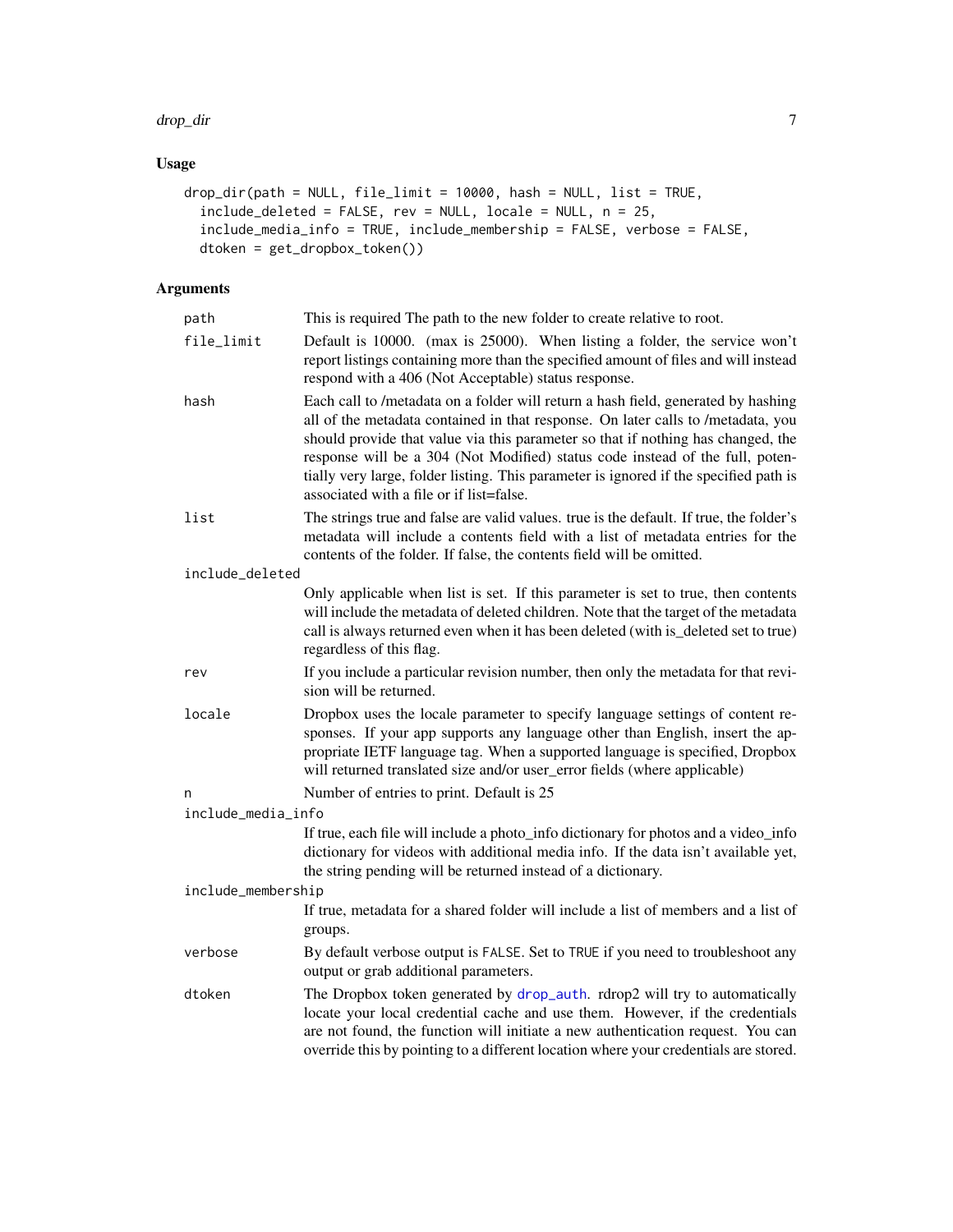#### <span id="page-7-0"></span>Details

A sample output for contents returns the following fields: size, rev, thumb\_exists, bytes, modified, client\_mtime, path, is\_dir, icon, root, mime\_type, revision. Note that with verbose set to FALSE you only get a subset of these fields. To get the full output, look in drop\_dir()\$contents

#### Examples

## Not run: drop\_dir()

## End(Not run)

drop\_exists *Checks to see if a file/folder exists on Dropbox*

#### Description

Since many file operations such as move, copy, delete and history can only act on files that currently exist on a Dropbox store, checking to see if the path is valid before operating prevents bad API calls from being sent to the server. This functions returns a logical response after checking if a file path is valid on Dropbox.

#### Usage

drop\_exists(path = NULL, dtoken = get\_dropbox\_token())

#### Arguments

| The Dropbox token generated by drop_auth. rdrop2 will try to automatically<br>dtoken<br>locate your local credential cache and use them. However, if the credentials<br>are not found, the function will initiate a new authentication request. You can<br>override this by pointing to a different location where your credentials are stored. |  |
|-------------------------------------------------------------------------------------------------------------------------------------------------------------------------------------------------------------------------------------------------------------------------------------------------------------------------------------------------|--|

#### Examples

```
## Not run:
drop_create("existential_test")
drop_exists("existential_test")
drop_delete("existential_test")
```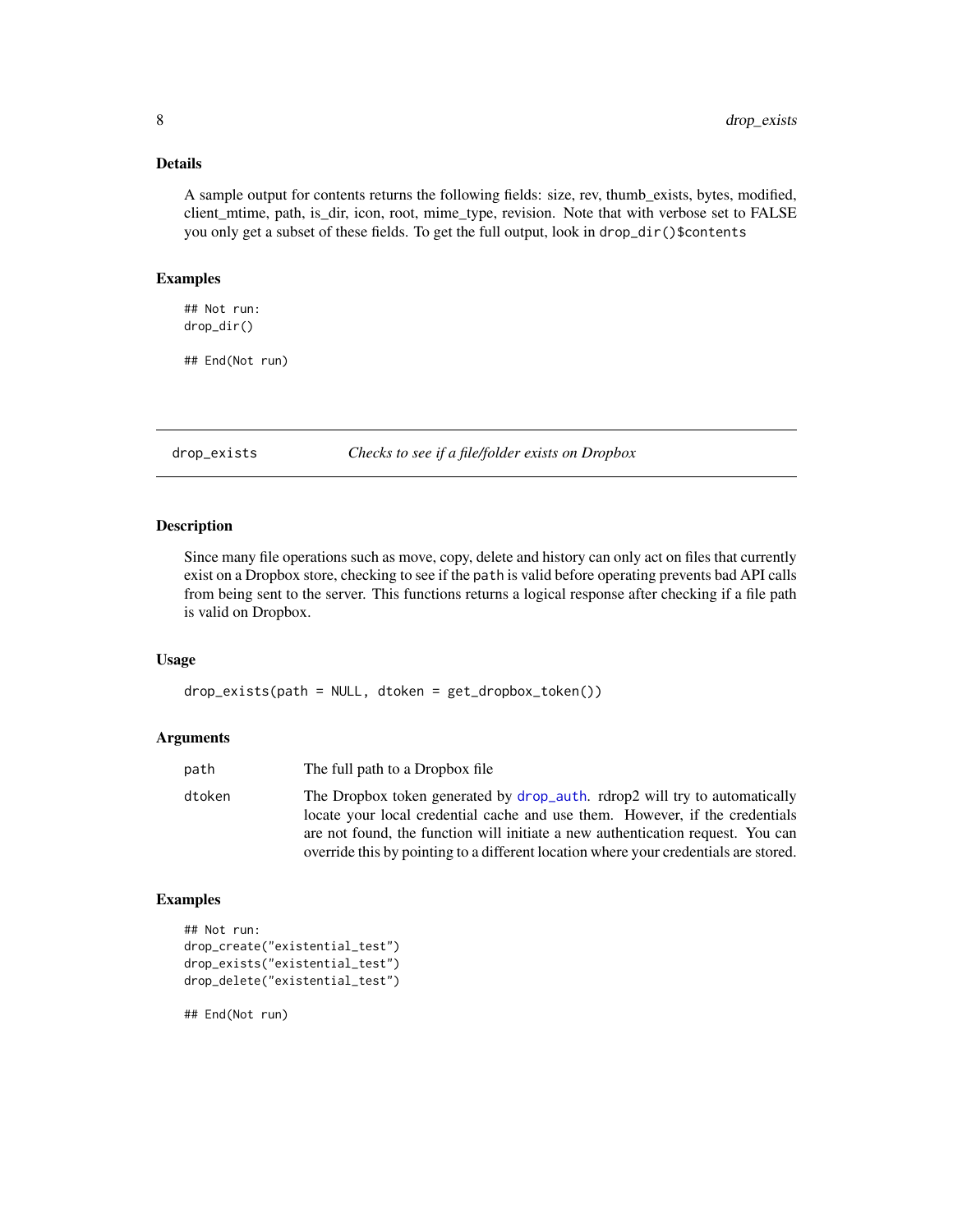<span id="page-8-0"></span>

Downloads a file from Dropbox

#### Usage

```
drop_get(path = NULL, local_file = NULL, rev = "", overwrite = FALSE,
 verbose = FALSE, progress = FALSE, dtoken = get_dropbox_token())
```
#### Arguments

| path       | This is required The path to the new folder to create relative to root.                                                                                                                                                                                                                                                               |
|------------|---------------------------------------------------------------------------------------------------------------------------------------------------------------------------------------------------------------------------------------------------------------------------------------------------------------------------------------|
| local_file | The name of the local copy. Leave this blank if you're fine with the original<br>name.                                                                                                                                                                                                                                                |
| rev        | The revision of the file to retrieve. This defaults to the most recent revision.                                                                                                                                                                                                                                                      |
| overwrite  | Default is FALSE but can be set to TRUE.                                                                                                                                                                                                                                                                                              |
| verbose    | By default verbose output is FALSE. Set to TRUE if you need to troubleshoot any<br>output or grab additional parameters.                                                                                                                                                                                                              |
| progress   | Progress bars are turned off by default. Set to TRUE of turn this on. Progress is<br>only reported when file sizes are known. Otherwise just bytes downloaded.                                                                                                                                                                        |
| dtoken     | The Dropbox token generated by drop_auth. rdrop2 will try to automatically<br>locate your local credential cache and use them. However, if the credentials<br>are not found, the function will initiate a new authentication request. You can<br>override this by pointing to a different location where your credentials are stored. |

#### Examples

```
## Not run:
drop_get(path = 'dataset.zip', local_file = "~/Desktop")
# To overwrite the existing file
drop_get(path = 'dataset.zip', overwrite = TRUE)
## End(Not run)
```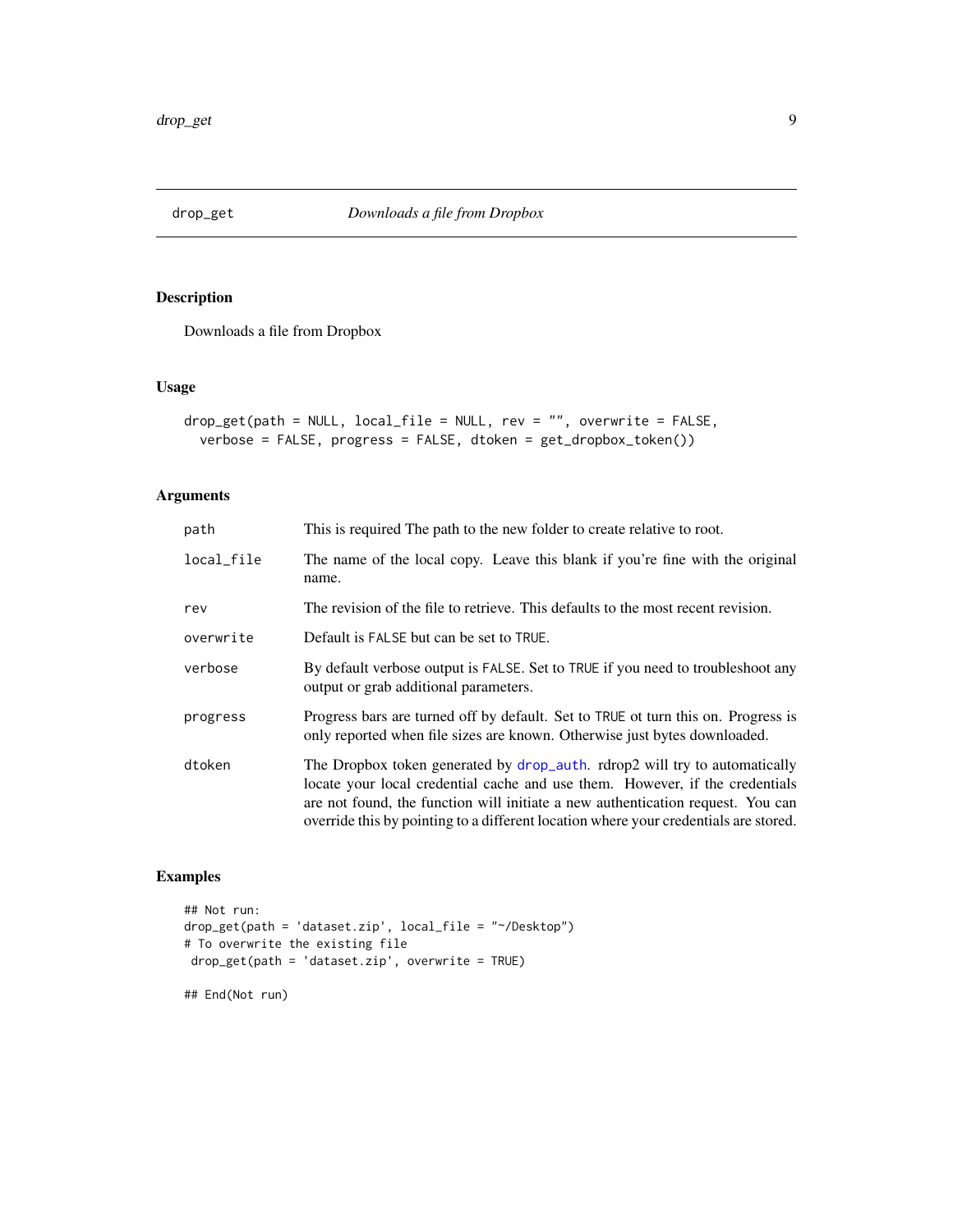<span id="page-9-0"></span>

Only revisions up to thirty days old are available (or more if the Dropbox user has Extended Version History). You can use the revision number in conjunction with the /restore call to revert the file to its previous state.

#### Usage

```
drop_history(path = NULL, dtoken = get_dropbox_token())
```
#### Arguments

| path   | This is required The path to the new folder to create relative to root.                                                                                    |
|--------|------------------------------------------------------------------------------------------------------------------------------------------------------------|
| dtoken | The Dropbox token generated by drop_auth. rdrop2 will try to automatically<br>locate your local credential cache and use them. However, if the credentials |
|        | are not found, the function will initiate a new authentication request. You can                                                                            |
|        | override this by pointing to a different location where your credentials are stored.                                                                       |

#### Examples

```
## Not run:
write.csv(iris, file = "iris.csv")
drop_upload("iris.csv")
write.csv(iris[iris$Species == "setosa", ], file = "iris.csv")
drop_upload("iris.csv")
drop_history("iris.csv")
```
## End(Not run)

drop\_media *Returns a link directly to a file.*

#### Description

Similar to drop\_shared. The difference is that this bypasses the Dropbox webserver, used to provide a preview of the file, so that you can effectively stream the contents of your media. This URL should not be used to display content directly in the browser. IMPORTANT: The media link will expire after 4 hours. So you'll need to cache the content with knitr cache OR re-run the function call after exipry.

#### Usage

```
drop_media(path = NULL, locale = NULL, dtoken = get_dropbox_token())
```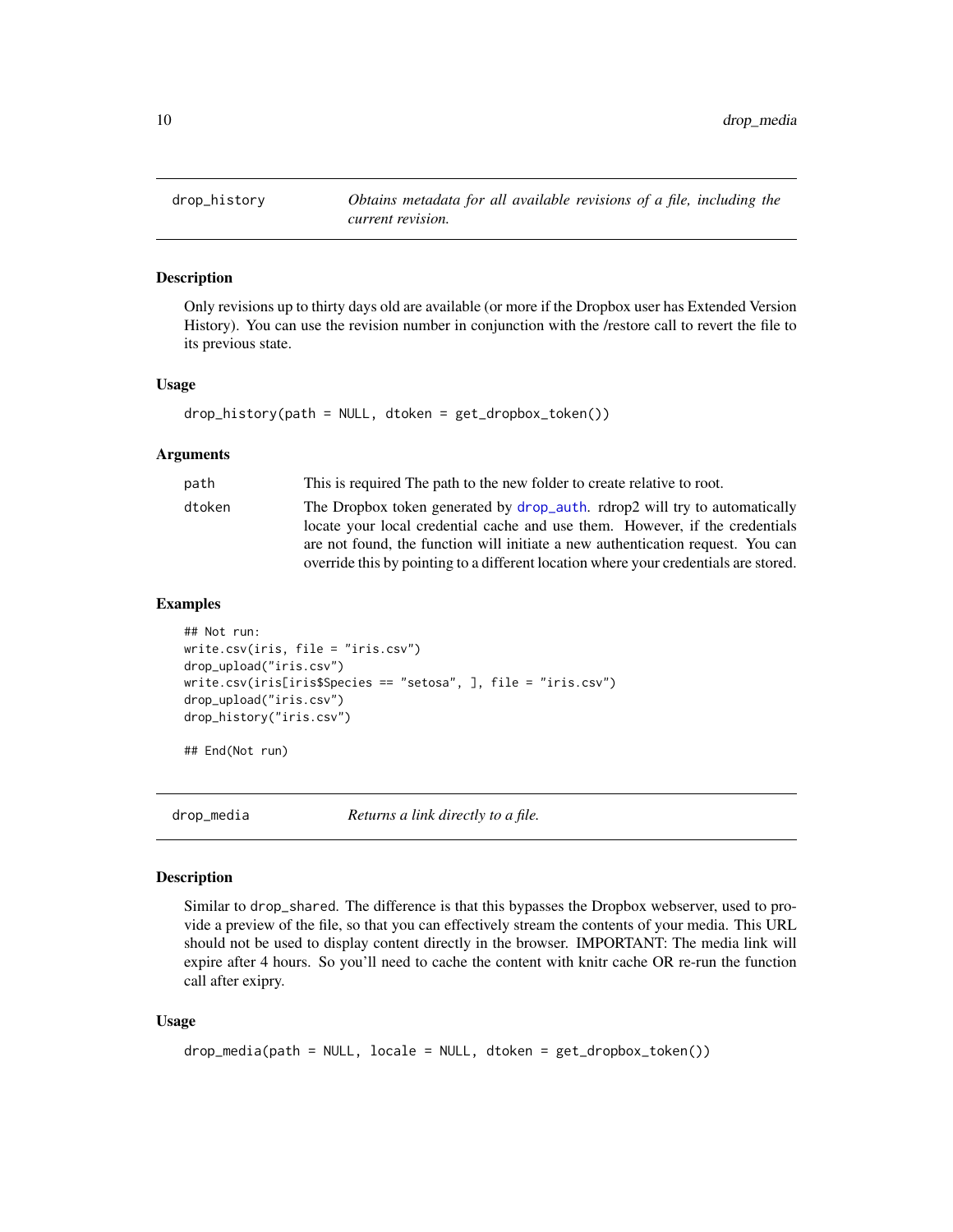# <span id="page-10-0"></span>drop\_move 11

#### Arguments

| path   | This is required The path to the new folder to create relative to root.                                                                                                                                                                                                                                                               |
|--------|---------------------------------------------------------------------------------------------------------------------------------------------------------------------------------------------------------------------------------------------------------------------------------------------------------------------------------------|
| locale | Dropbox uses the locale parameter to specify language settings of content re-<br>sponses. If your app supports any language other than English, insert the ap-<br>propriate IETF language tag. When a supported language is specified, Dropbox<br>will returned translated size and/or user_error fields (where applicable)           |
| dtoken | The Dropbox token generated by drop_auth. rdrop2 will try to automatically<br>locate your local credential cache and use them. However, if the credentials<br>are not found, the function will initiate a new authentication request. You can<br>override this by pointing to a different location where your credentials are stored. |

# Examples

```
## Not run:
drop_media('public/gifs/duck_rabbit.gif')
```
## End(Not run)

drop\_move *Moves a file or folder to a new location.*

# Description

Moves a file or folder to a new location.

#### Usage

```
drop_move(from_path = NULL, to_path = NULL, root = "auto",
 verbose = FALSE, dtoken = get_dropbox_token())
```

| from_path | Source file or folder                                                                                                                                                                                                                                                                                                                 |
|-----------|---------------------------------------------------------------------------------------------------------------------------------------------------------------------------------------------------------------------------------------------------------------------------------------------------------------------------------------|
| to_path   | destination file or folder                                                                                                                                                                                                                                                                                                            |
| root      | This is required. The root relative to which path is specified. Valid values are<br>auto (recommended and also the default), sandbox, and dropbox.                                                                                                                                                                                    |
| verbose   | By default verbose output is FALSE. Set to TRUE if you need to troubleshoot any<br>output or grab additional parameters.                                                                                                                                                                                                              |
| dtoken    | The Dropbox token generated by drop_auth. rdrop2 will try to automatically<br>locate your local credential cache and use them. However, if the credentials<br>are not found, the function will initiate a new authentication request. You can<br>override this by pointing to a different location where your credentials are stored. |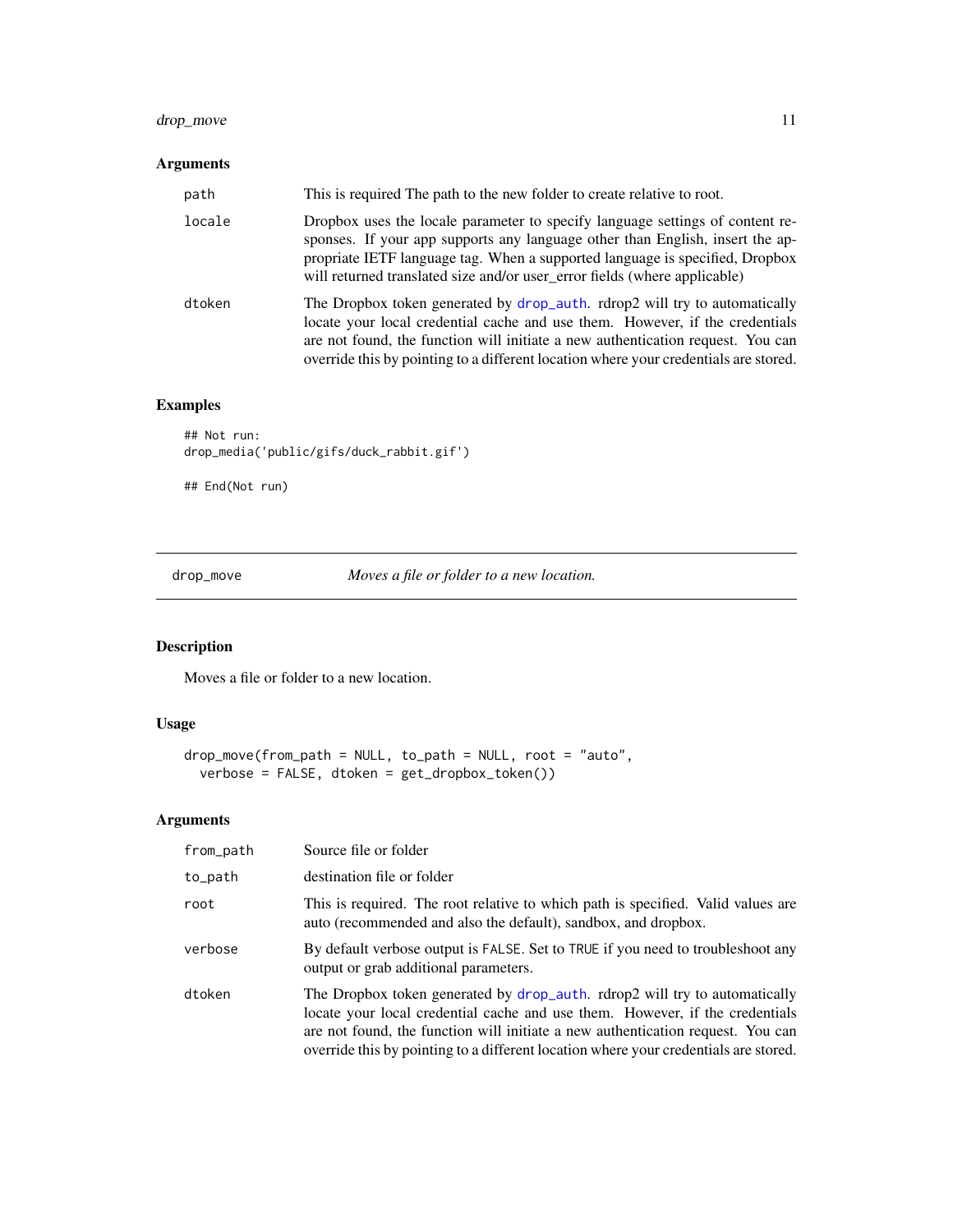#### Examples

```
## Not run:
write.csv(mtcars, file = "mt.csv")
drop_upload("mt.csv")
drop_create("drop_test2")
drop_move("mt.csv", "drop_test2/mt.csv")
## End(Not run)
```
drop\_read\_csv *drop\_read\_csv*

#### Description

A lightweight wrapper around read.csv to read csv files from Dropbox into memory

#### Usage

drop\_read\_csv(file, dest = tempdir(), dtoken = get\_dropbox\_token(), ...)

#### Arguments

| file   | Name of file with full path relative to Dropbox root                                                                                                                                                                                                                                                                                  |
|--------|---------------------------------------------------------------------------------------------------------------------------------------------------------------------------------------------------------------------------------------------------------------------------------------------------------------------------------------|
| dest   | A temporary directory where a csv file is downloaded before being read into<br>memory                                                                                                                                                                                                                                                 |
| dtoken | The Dropbox token generated by drop_auth. rdrop2 will try to automatically<br>locate your local credential cache and use them. However, if the credentials<br>are not found, the function will initiate a new authentication request. You can<br>override this by pointing to a different location where your credentials are stored. |
| .      | Additional arguments into read.csv                                                                                                                                                                                                                                                                                                    |

#### Examples

```
## Not run:
write.csv(iris, file = "iris.csv")
drop_upload("iris.csv")
# Now let's read this back into an R session
new_iris <- drop_read_csv("iris.csv")
```
<span id="page-11-0"></span>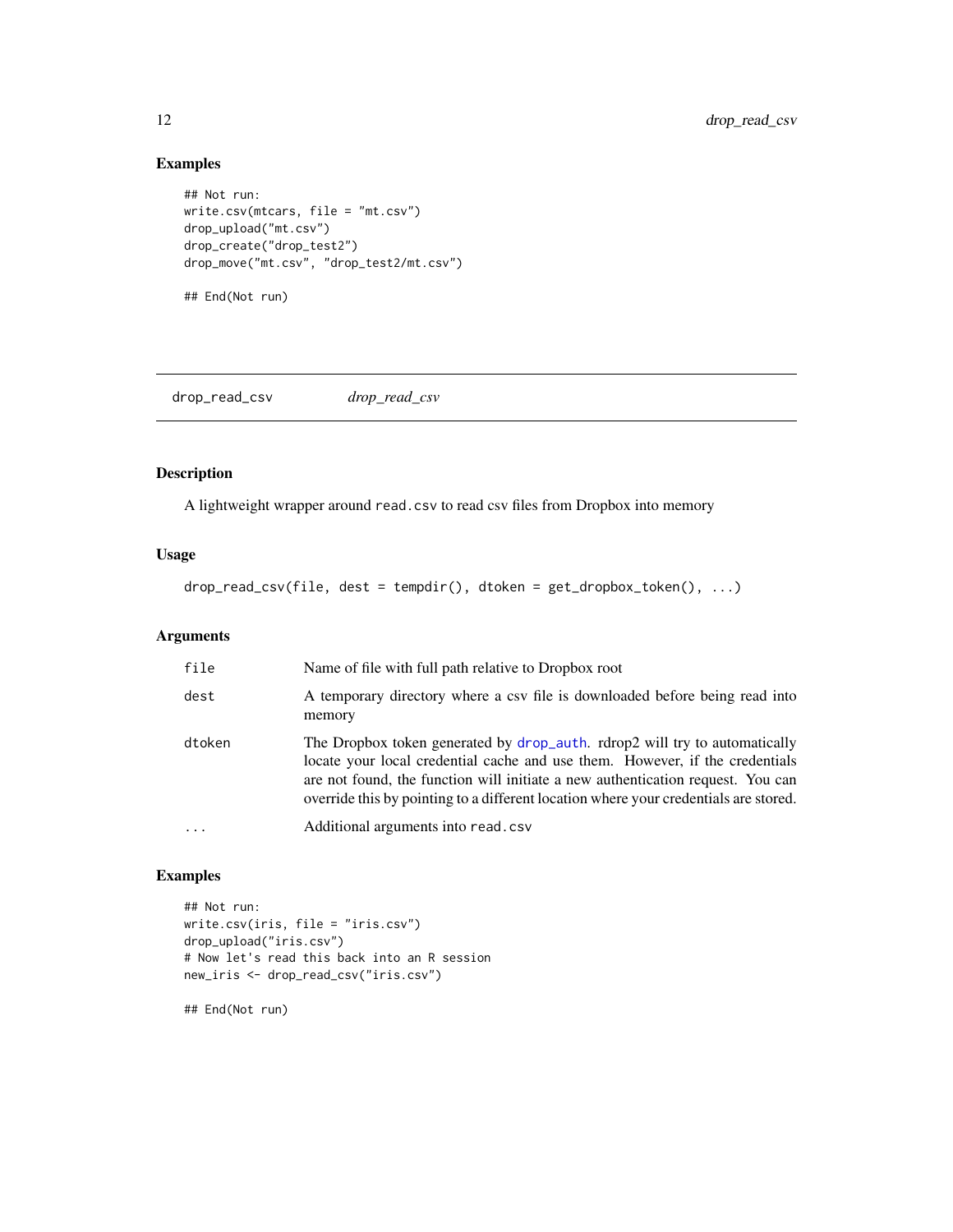<span id="page-12-0"></span>drop\_search *Returns metadata for all files and folders whose filename contains the given search string as a substring.*

### Description

Returns metadata for all files and folders whose filename contains the given search string as a substring.

#### Usage

```
drop_search(query = NULL, path = NULL, file_limit = 1000,
  include_deleted = FALSE, locale = NULL, include_membership = FALSE,
  dtoken = get_dropbox_token())
```
#### Arguments

| query              | The search string. This string is split (on spaces) into individual words. Files<br>and folders will be returned if they contain all words in the search string.                                                                                                                                                                      |
|--------------------|---------------------------------------------------------------------------------------------------------------------------------------------------------------------------------------------------------------------------------------------------------------------------------------------------------------------------------------|
| path               | This is required The path to the new folder to create relative to root.                                                                                                                                                                                                                                                               |
| file_limit         | Default is 10000. (max is 25000). When listing a folder, the service won't<br>report listings containing more than the specified amount of files and will instead<br>respond with a 406 (Not Acceptable) status response.                                                                                                             |
| include_deleted    |                                                                                                                                                                                                                                                                                                                                       |
|                    | If this parameter is set to true, then files and folders that have been deleted will<br>also be included in the search.                                                                                                                                                                                                               |
| locale             | Dropbox uses the locale parameter to specify language settings of content re-<br>sponses. If your app supports any language other than English, insert the ap-<br>propriate IETF language tag. When a supported language is specified, Dropbox<br>will returned translated size and/or user_error fields (where applicable)           |
| include_membership |                                                                                                                                                                                                                                                                                                                                       |
|                    | If true, metadata for a shared folder will include a list of members and a list of<br>groups.                                                                                                                                                                                                                                         |
| dtoken             | The Dropbox token generated by drop_auth. rdrop2 will try to automatically<br>locate your local credential cache and use them. However, if the credentials<br>are not found, the function will initiate a new authentication request. You can<br>override this by pointing to a different location where your credentials are stored. |

# Examples

```
## Not run:
# If you know me, you know why this query exists
drop_search('gif') %>% select(path, is_dir, mime_type)
```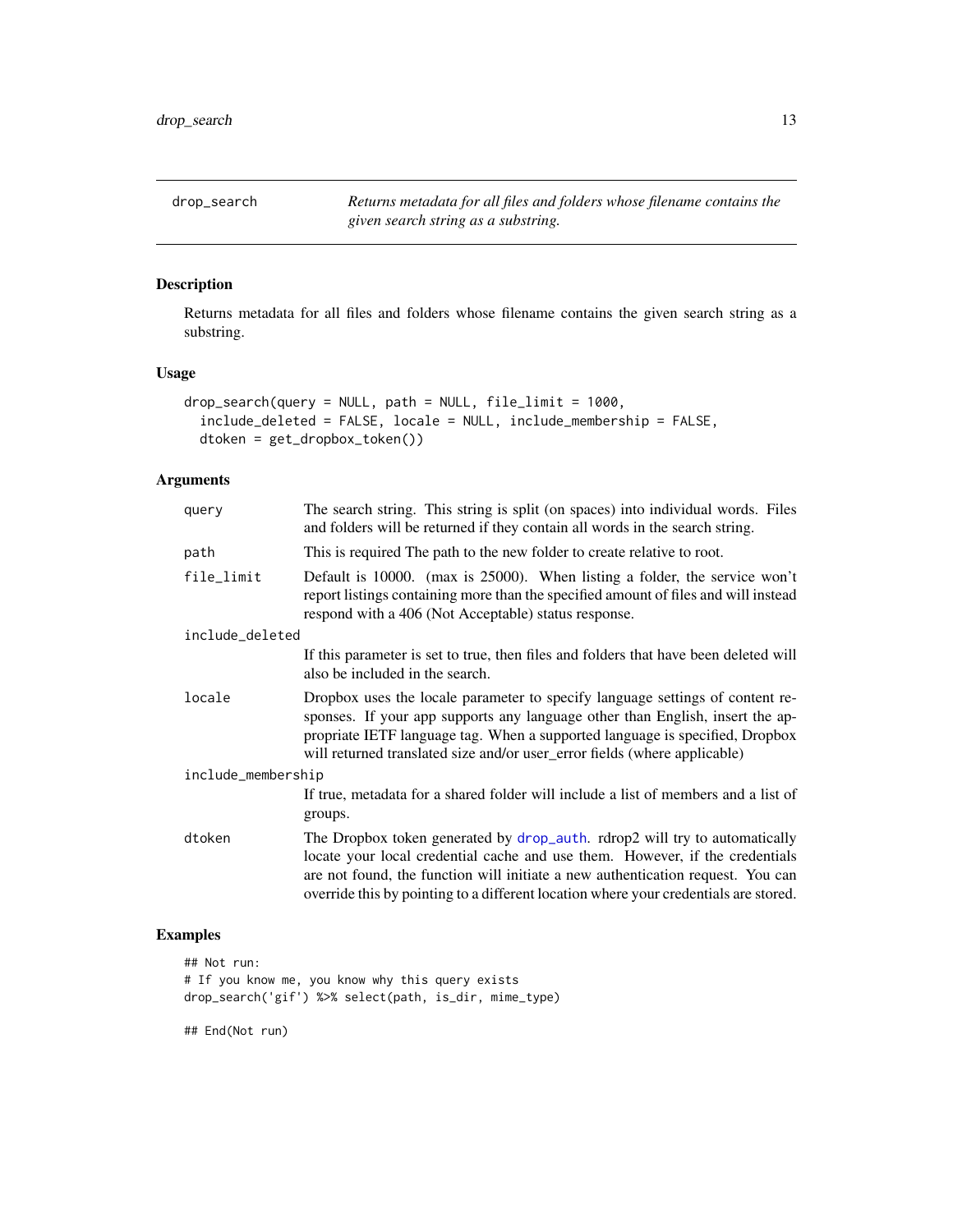<span id="page-13-0"></span>

Returns a list with the share url, expires, and visibility.

#### Usage

```
drop_share(path = NULL, locale = NULL, short_url = TRUE,
 dtoken = get_dropbox_token())
```
#### Arguments

| path      | This is required The path to the new folder to create relative to root.                                                                                                                                                                                                                                                               |
|-----------|---------------------------------------------------------------------------------------------------------------------------------------------------------------------------------------------------------------------------------------------------------------------------------------------------------------------------------------|
| locale    | Dropbox uses the locale parameter to specify language settings of content re-<br>sponses. If your app supports any language other than English, insert the ap-<br>propriate IETF language tag. When a supported language is specified, Dropbox<br>will returned translated size and/or user_error fields (where applicable)           |
| short_url | By default the function return shortened URL. Set to FALSE if you require a full<br>path.                                                                                                                                                                                                                                             |
| dtoken    | The Dropbox token generated by drop_auth. rdrop2 will try to automatically<br>locate your local credential cache and use them. However, if the credentials<br>are not found, the function will initiate a new authentication request. You can<br>override this by pointing to a different location where your credentials are stored. |

#### Examples

```
## Not run:
write.csv(mtcars, file = "mt.csv")
drop_upload("mt.csv")
drop_share("mt.csv")
```
## End(Not run)

drop\_upload *Uploads a file to Dropbox using PUT semantics.*

# Description

This function will allow you to write files of any size to Dropbox(even ones that cannot be read into memory) by uploading them in chunks.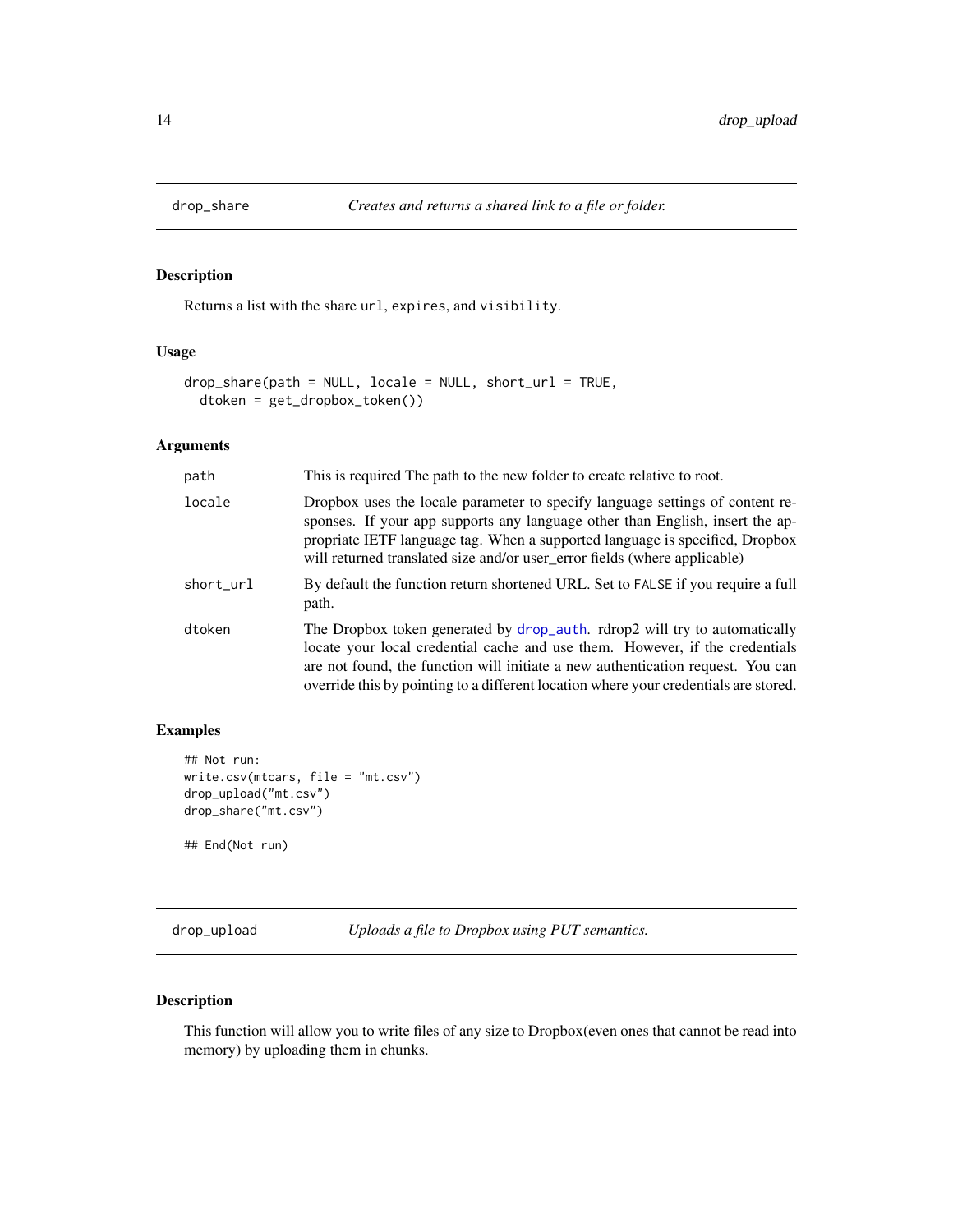# <span id="page-14-0"></span>drop\_upload 15

# Usage

```
drop_upload(file, dest = NULL, overwrite = TRUE, autorename = FALSE,
 verbose = FALSE, encode = "multipart", dtoken = get_dropbox_token())
```
#### Arguments

| file       | Relative path to local file.                                                                                                                                                                                                                                                                                                                                                                         |
|------------|------------------------------------------------------------------------------------------------------------------------------------------------------------------------------------------------------------------------------------------------------------------------------------------------------------------------------------------------------------------------------------------------------|
| dest       | The relative path on Dropbox where the file should get uploaded.                                                                                                                                                                                                                                                                                                                                     |
| overwrite  | Default behavior (TRUE) is to overwrite files in the destination. Set to FALSE to<br>prevent this.                                                                                                                                                                                                                                                                                                   |
| autorename | This value, either true (default) or false, determines what happens when there<br>is a conflict. If true, the file being uploaded will be automatically renamed to<br>avoid the conflict. (For example, test, txt might be automatically renamed to test<br>(1).txt.) The new name can be obtained from the returned metadata. If false, the<br>call will fail with a 409 (Conflict). response code. |
| verbose    | By default verbose output is FALSE. Set to TRUE if you need to troubleshoot any<br>output or grab additional parameters.                                                                                                                                                                                                                                                                             |
| encode     | The file encoding                                                                                                                                                                                                                                                                                                                                                                                    |
| dtoken     | The Dropbox token generated by drop_auth. rdrop2 will try to automatically<br>locate your local credential cache and use them. However, if the credentials<br>are not found, the function will initiate a new authentication request. You can<br>override this by pointing to a different location where your credentials are stored.                                                                |

# Examples

```
## Not run:
write.csv(mtcars, file = "mtt.csv")
drop_upload("mtt.csv")
```